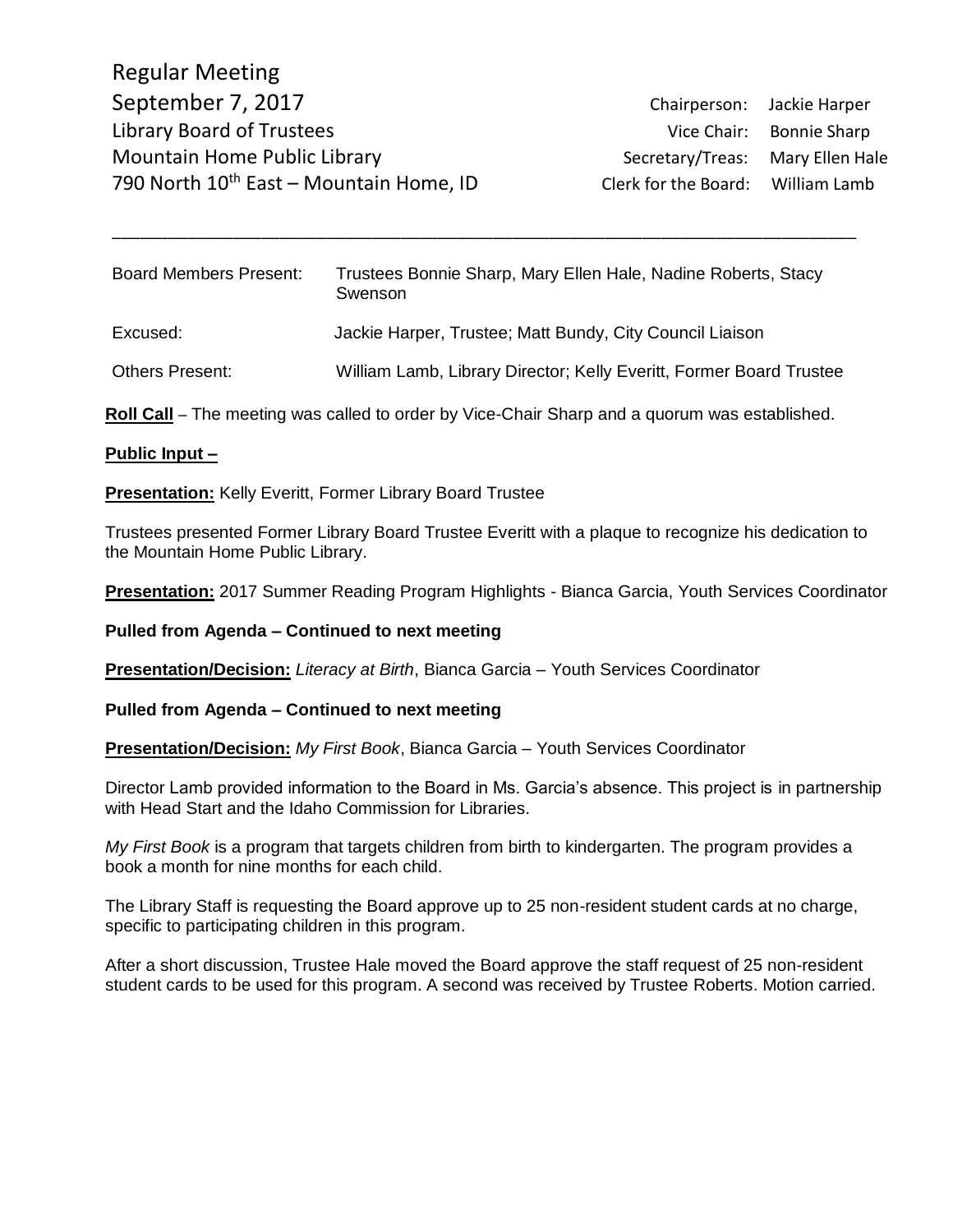# **Consent Agenda** –

- A. Approval of Minutes June 8, 2017
- B. Approval of Bills June, July & August 2017
- C. Approve revision of Policy Section 1.00, Section 1.02 page 1 & 2: Bylaws of the Library Board of Trustees, Article II – Selection and Appointment **(Pulled from Consent Agenda and placed under New Business)**

Vice-Chair Sharp requested Item C be placed under New Business.

After a short discussion, Trustee Roberts moved the Board approve the Consent Agenda without Item C. A second was received by Trustee Hale. Motion carried.

## **Old Business -**

### **New Business -**

## **Items Removed from Consent Agenda Section**

## **Item C: Approve revision of Policy Section 1.00, Section 1.02 page 1 & 2: Bylaws of the Library Board of Trustees, Article II – Selection and Appointment**

Director Lamb provided some background on the revised policy and advised the Board that this policy would create an application packet that would then be used for new Trustee openings in the future.

After a short discussion, Trustee Swenson moved the Board approve the policy as presented.

The following vote was recorded:

| NAY  |
|------|
| AYE. |
| AYE. |
| AYE. |
|      |

The majority of the vote being in favor, the motion carried.